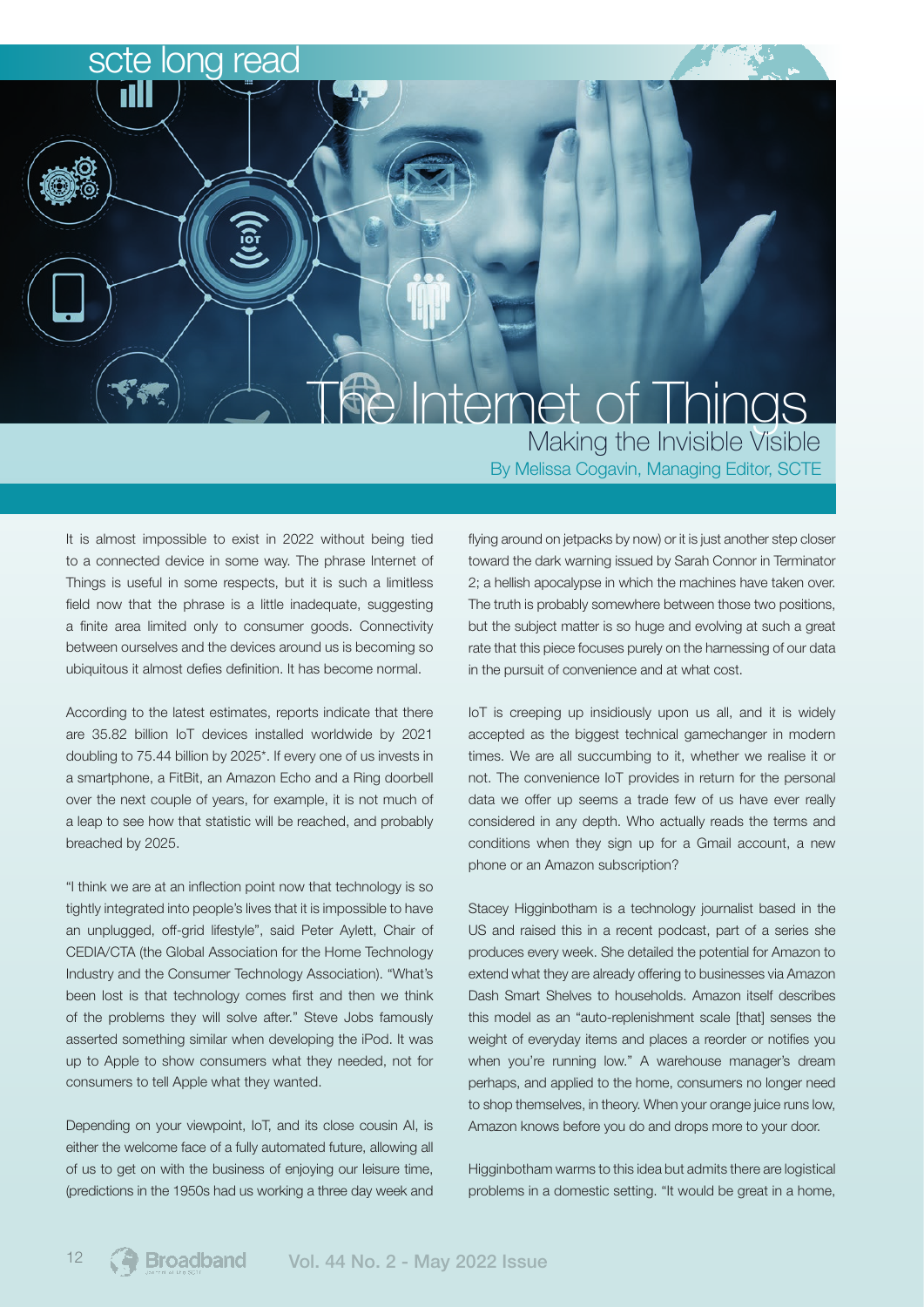55

### The convenience IoT provides in return for the data we offer up seems a trade few of us have ever really considered in any depth. Who actually reads the terms and conditions when they sign up for a Gmail account, a new phone or an Amazon subscription?

as long as people had super-organized pantries. That's been the biggest challenge with 'pantry IoT', is that most people don't want to buy special shelves or special containers. They also aren't that organised." Or committed to the same groceries week on week.

More important are the ethical issues. This sounds like the epitome of convenience – after all, nobody really enjoys grocery shopping - but the idea that Amazon alone knows that much about your eating habits, can anticipate your behaviour and what's more profit from it so exclusively leaves many uneasy. There are sinister throwbacks to the early 20th century; Upton Sinclair detailed this in his seminal novel The Jungle, which focused on the horrendous working conditions exploited workers faced in the meatpacking industry in Chicago. Working dangerously long hours in harsh and unsanitary environments, employees were paid not in dollars but in tokens, redeemable for substandard food only at the factory where they worked. In effect, they were owned by the meatpacker. The corruption of people in power is a concurrent theme throughout. The publication of The Jungle and subsequent public outcry led to the Meat Inspection Act in 1906 and widespread worker reform as a result.

No such reform looks likely in 2022.

Amazon has not announced a definite move toward white goods yet, but the technology is there and consumers are willing; after all, we are already happily giving our data over on a monthly basis in order to receive printer cartridges through the post. Should Amazon advance this initiative there are clear correlations between Sinclair's account and its 21st Century equivalent. In addition a powerful multinational, which is already able to predict your consumer behaviour almost before you can thanks to the data it gleans from your online activity, is now in your fridge.

Amazon, like many other internet companies also relies on dynamic pricing to stay competitive; we have all experienced the frustration of going back to an item a second time only to find the price has risen. How this can be accommodated in your weekly shop is still up for debate, and the implication is

that the consumer puts massive faith in these multinationals to delivery quality, consistently, at a fair price, and regularly.

Higginbotham is uncomfortable with this. "The question is, do you trust these companies? Is the convenience being provided enough to get you to say yes? If I sign up I am trusting that you will keep the pricing the same and you will give me a fair price. Although, with all that to consider, and the convenience it offers, what is a fair price? With worldwide supply chain economics currently very unstable, the opportunity to abuse pricing for profit is huge; online consumers already have very little visibility on how market fluctuations affect them especially in a dynamic pricing model, so there is little consumer protection.

#### The Best of IoT

Much of it what IoT can do for society is absolutely a force for good, she feels, and the innovation in this area is impressive. She describes it "Making the invisible visible" and cites Israeli IoT firm Vayyar, who have created compelling solutions to overcome human error, from seatbelt reminders to fall alerts. Child Presence Detection (CPD) detects motion in a child car seat, alerting the driver as they leave that they have left their baby behind. Hot car deaths claim thousands of lives each year and it is hoped the RF sensor system and 4D imaging radar technology that detects motion and sets off an alarm before the driver has a chance to move too far from the car will dramatically reduce these needless casualties.

Equally impressive at the other end of the human life cycle is the Touchless Fall Detection system, aimed at senior citizens living alone. CCTV cameras in someone's private home are a clear invasion of privacy but RF sensing and a WiFi connection provide evidence via a hazy image that there is *someone* out of bed and moving around, but not a clear picture of the person involved. Vayyar sells the concept very persuasively and in a novel partnership with Alexa, the detection system both senses movement in the home and detects irregularities - falls basically - then the owner is connected with their nextof-kin, should a fall occur: "Alexa, call Angela" etc.

Likewise, IoT is now being applied in wildfire detection; drones with IoT sensors detect areas of heat via a discarded cigarette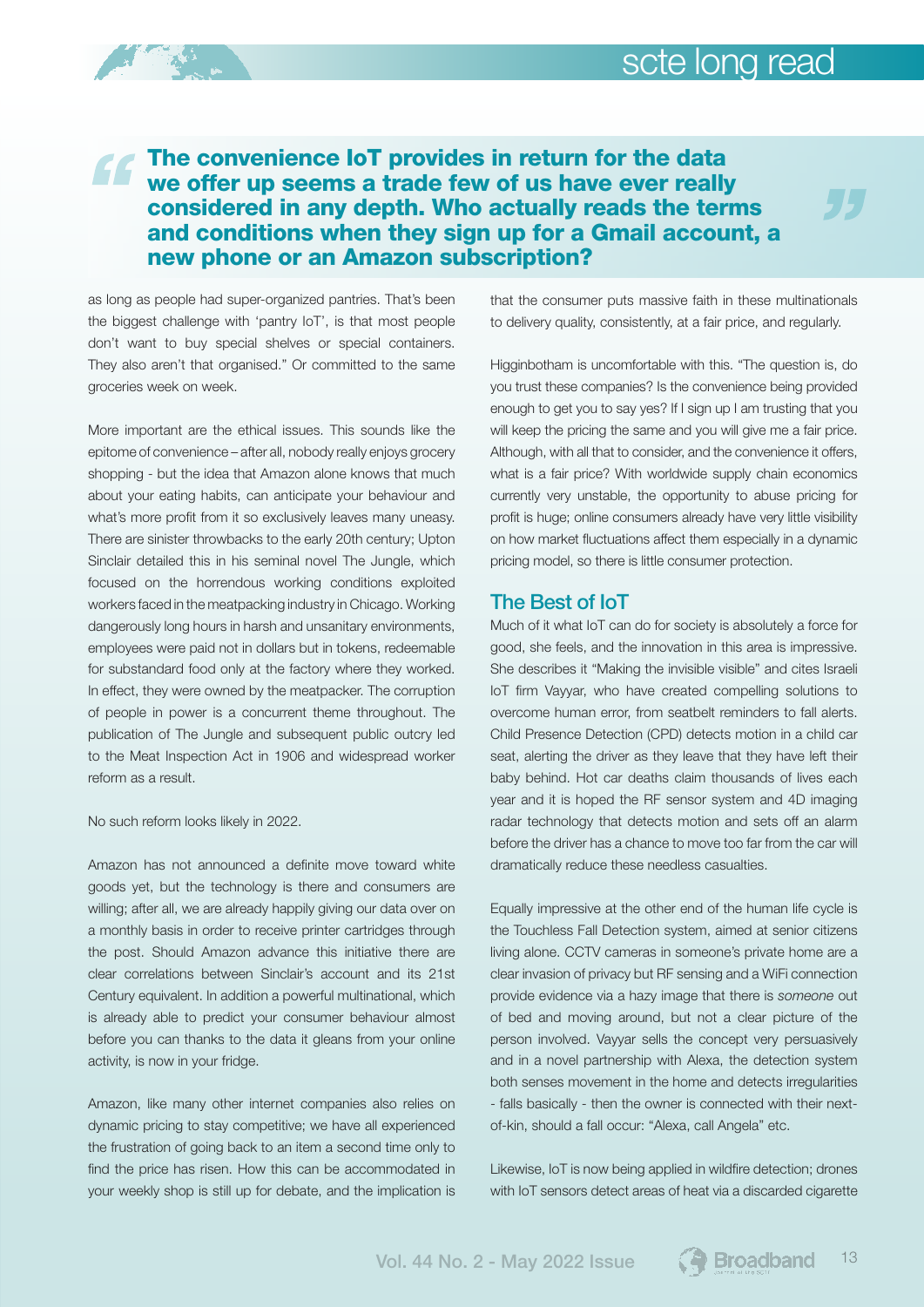

or a campfire not properly extinguished. Sensors can detect moisture, heat and chemical changes in the atmosphere and drones cover a vast area at speed, reducing the time needed to assess potential hotspots and providing the data needed to save lives. There are IoT solutions identifying Parkinsons' Disease via gait analysis, or depression via voice analysis; the application of IoT is creative in the extreme and will help a lot of people – and it is only just getting going.

It is encouraging that technology is being harnessed to save lives so effectively; this is cutting edge now but within a few years such solutions will be commonplace; technology is moving so fast that this article will already have dated by the time it is even published.

The concern of course, as is so often the case, is the necessary legal safeguards take far too long to put in place leaving the data being harvested through all of this innovation wide open to abuse. These invasions can be physical, in terms of surveillance, but the data the public are happily supplying these big tech companies every time they tick 'yes' to the terms and conditions of a new app, device or service mean the consumer is at a distinct, yet unaware disadvantage.

#### Taking responsibility

Whose responsibility it is to protect consumers is a question that academics, governments, big tech and consumers

themselves have been grappling with for some time. Academics lack the corporate experience, governments are too partisan and short-term, big tech firms are profit-driven and primarily interested in their shareholders, and consumers themselves lack the oversight and/or interest to take a deep dive into what those terms and conditions actually mean.

There seems no clear consensus on the best direction to take; of the four industry professionals interviewed for this piece, opinion was clearly divided.

Antonio Grasso is an entrepreneur and technologist based in Naples and sees the bigger picture. He feels that regulation, despite its good intentions, could act as a kind of censor and ultimately hinder market development. Recommendations are better, he feels. "This is something that I'm working on with the European Commission. It is important to put ethics alongside design.

"So the legislator, the government, should not impose new kinds of rules because it can create a kind of censorship about technology, but the government can provide a set of ethics, how you can use these ethics regarding data: how to collect the data, what to collect, what not collect."

Higginbotham feels there should be an independent organisation to keep track of this globally and protect the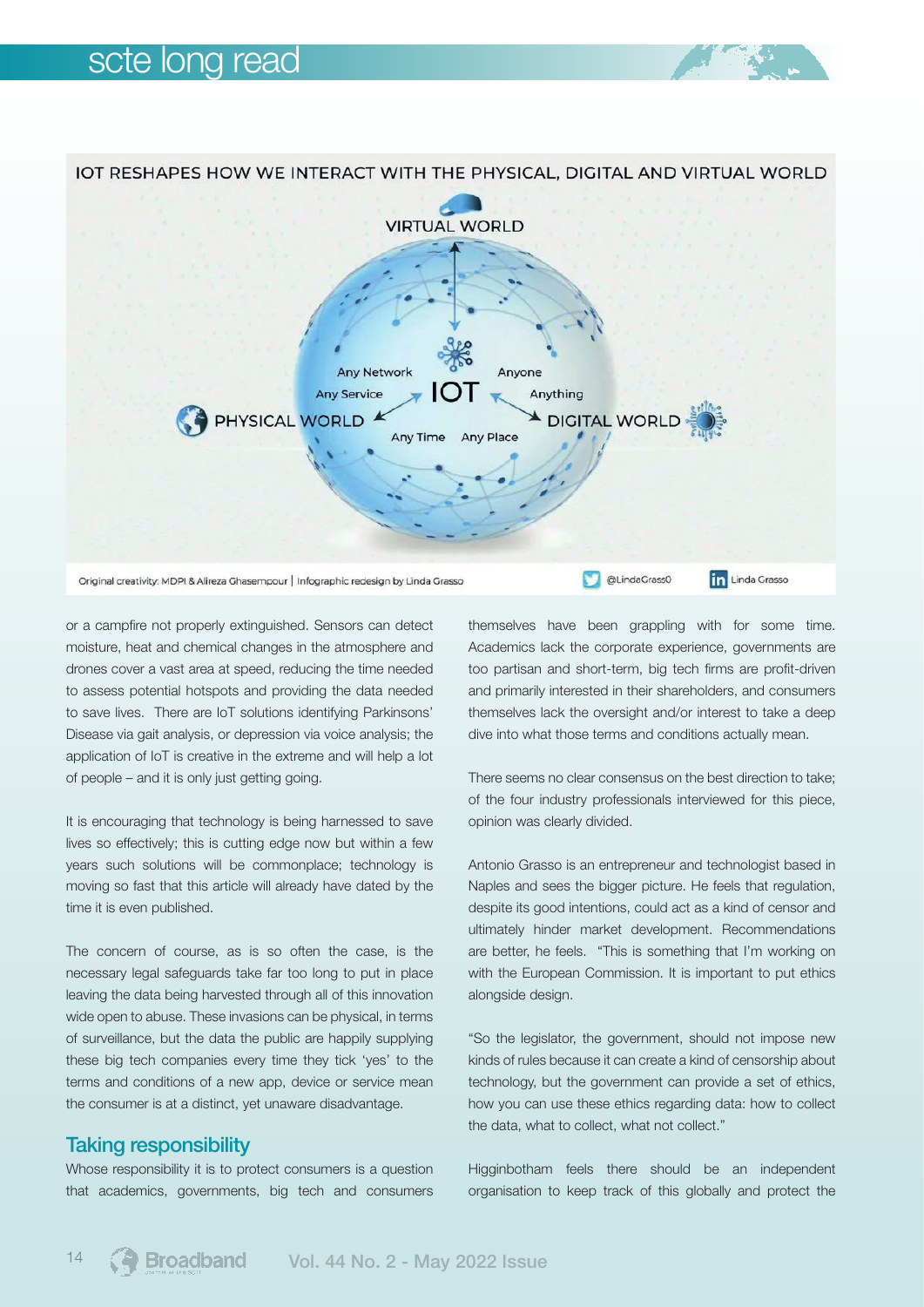

## scte long read

consumer, and some governments do a better job than others to legislate the use and abuse of consumer data (GDPR is an example of EU legislation acting in the interests of the consumer), but overall protection is patchy, defined by territory. It is also fraught with loopholes that are easy to get around. In the UK and the US there are independent groups, but no overarching body.

"We're so dumb and we're doing it all over again," Higginbotham said. "It's like we learnt nothing from building the web. If you treat IoT as basic infrastructure, you recognise how it could really change things the same way the web changed things. But instead we've built out this bifurcated and very siloed infrastructure, well it's not even infrastructure. I'm frustrated that we're doing with IoT the same thing we did with mobile. This is both with smart home and with industrial kind of platforms. I get it, people have to make money, but it's just frustrating. It's so surprising that we can see the potential of this, but that potential will only be realised if we actually have standards and things that will work across at the base layer."

Peter Aylett feels that ultimately it is down to education of the consumer themselves, that we are already giving up our data constantly and actually, what does it really matter? Wellmeaning initiatives like GDPR are ridiculous, he feels, and just have made the internet worse. "Clicking that I am ok for a site to use cookies – who cares? We are being advertised to all day, every day, all over the place, and not just on the internet."

Ari Waldman, Professor of Law and Computer Science at North Eastern University disagrees. "That's all very well if you are speaking from a place of privilege. Marginalised groups have a lot to lose by just giving up like that," he said. "You take that a step further and surveillance is the reason police can drag black people off the street because they are recognised by third-party devices." He is referring to the recent BLM protests in the US, where according to US pressure group Electronic Frontier Foundation, the LAPD attempted to obtain Ring doorbell footage from the homes of private residents to aid their investigations. Meanwhile the FBI was in the news last year for raising concerns that Ring doorbell owners were in turn using their devices to spy on the police.

The siloed culture between governments, tech companies, pressure groups and academics means that there are plenty of assumptions at play, hampering confusion and limiting progress. Higginbotham added, "I will also say the arrogance of the computing community has a negative effect here. Silicon Valley are well known for thinking 'this is the right way to do things'. That also has implications. They come in and they don't necessarily bother to understand the why of the way things were done before, they just see it as grossly inefficient and they alone can fix it."

Governments aren't technology experts and technologists aren't governments, as we have seen through the recent mishandling of Facebook's free speech policy. Mark Zuckerberg's laissezfaire approach to free speech has had a dramatic, ugly impact on world events in recent years as we have seen with the rise of the far-right movement in many territories, Russian interference in the Brexit referendum and the insurrection at the Capitol Building in January 2021, so perhaps Peter Aylett has a point. Education is key, and with government and corporate trust at an all-time low, critical thinking at a premium and misinformation rampant and uncontrolled, perhaps it has to be the responsibility of the end user to manage.

Waldman discusses this in his 2021 book "Industry Unbound – The Inside Story of Privacy, Data and Corporate Power" which features in-depth case studies of three companies. The book asks the broader question: Why is there so much privacy law but so little privacy? The answers are as depressing as they are enlightening.

There is a clear drift towards an unregulated, neo-liberal view; that it is ultimately down to the individual to continue to make their own choices about how their data is mined and utilised. Amid the fire-fighting governments have had to focus on in recent years with Brexit, the pandemic and now a war in Europe, for the lack of anything better this approach seems an inevitable direction the industry is taking.

"The EU, the UK Parliament, US Congress is trying to regulate corporate behaviour, but it is offloading responsibility to the corporations themselves by serving them an ongoing series of compliance requirements and impact assessments," Waldman told me, which is effectively equivalent to asking the general public to police themselves.

There is a clear conflict of interest and while companies may well hire tens of thousands of well-meaning privacy professionals to enforce these policies within their organisations, according to Waldman, companies will do their best to undermine the enforcement of these regulations by giving their privacy staff no budget, for example. It is in the interests of the shareholders that these privacy laws are undermined, and because they are